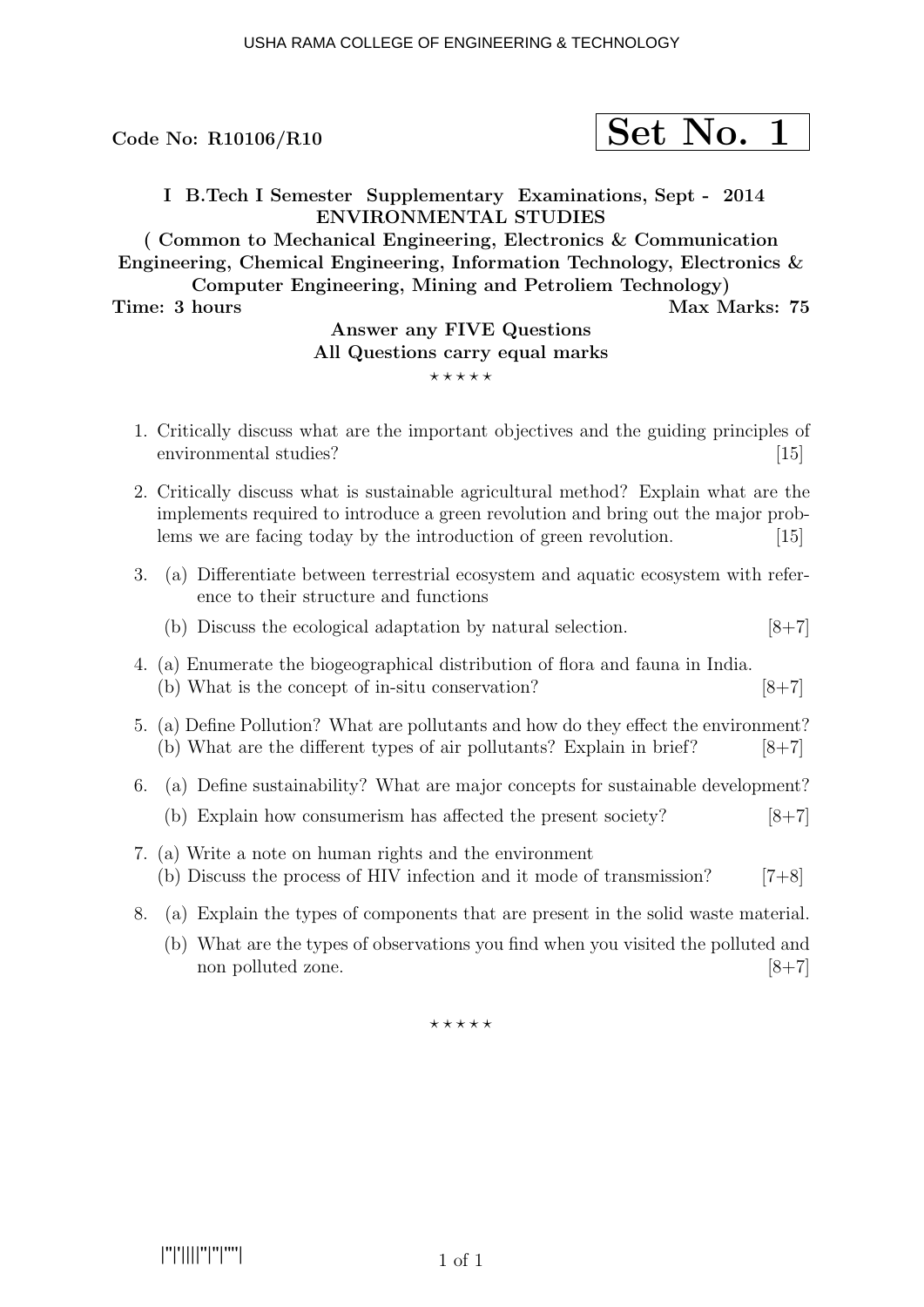$$
\fbox{Set No. 2}
$$

I B.Tech I Semester Supplementary Examinations, Sept - 2014 ENVIRONMENTAL STUDIES

( Common to Mechanical Engineering, Electronics & Communication Engineering, Chemical Engineering, Information Technology, Electronics & Computer Engineering, Mining and Petroliem Technology)

Time: 3 hours Max Marks: 75

# Answer any FIVE Questions All Questions carry equal marks

 $***$ \*\*

- 1. (a) Define common property resources. Discuss in detail the different resources can be extracted by human being from four spheres of the earth?
	- (b) Differentiate the terms micro-environment and macro-environment and give the structure of lithosphere with labeled diagram?  $[8+7]$
- 2. Explain fossil fuel, write a detailed note on the merits and demerits of any three exhaustible energy sources and their impacts on environment and man? [15]
- 3. (a) Explain briefly about different types of forest ecosystems. (b) How do human activities lead to degradation of forest ecosystems.  $[8+7]$
- 4. (a) What are the various strategies of ex-situ conservation of biodiversity?
	- (b) Describe the ecological significance of biodiversity.  $[8+7]$
- 5. (a) Write short notes on
	- (i) Desalinization
	- (ii) Tapping of ground water
	- (b) What are the major effects of Fluorosis on human beings?  $[8+7]$
- 6. (a) Define Rain water harvesting? Explain modern and ancient methods of Rain water harvesting to conserve water?
	- (b) Explain watershed management reclamation practices? [8+7]
- 7. What do mean by the following?
	- (a) Doubling time (b) Total fertility rate
	- (c) Zero population growth (d) Life-expectancy.  $[4+4+3+4]$
- 8. (a) Explain the reason why the temperatures are less in the forest regions when compared to the urban areas.
	- (b) Write about the Environmental aspects observed in industry that you have visited.  $[8+7]$

 $***$ \*\*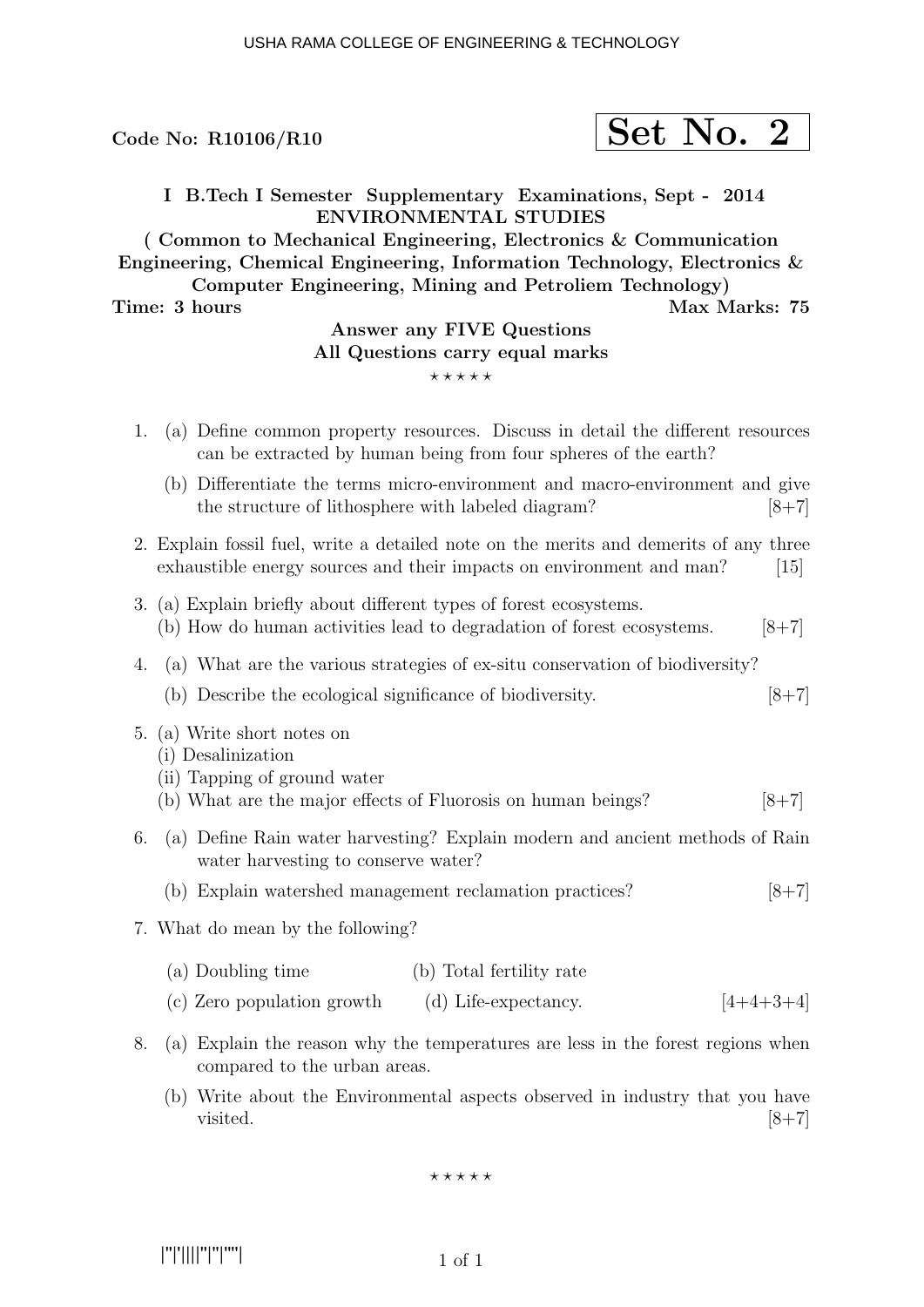$$
\fbox{Set No. 3}
$$

I B.Tech I Semester Supplementary Examinations, Sept - 2014 ENVIRONMENTAL STUDIES

( Common to Mechanical Engineering, Electronics & Communication Engineering, Chemical Engineering, Information Technology, Electronics & Computer Engineering, Mining and Petroliem Technology)

#### Time: 3 hours Max Marks: 75

### Answer any FIVE Questions All Questions carry equal marks

#### $***$ \*\*

- 1. Explain different types of environments and describe the three important constituents of physical environment? How will you differentiate between microclimate and weather. [15]
- 2. Discuss the impact of land use on environmental quality? Discuss soil erosion and discuss the factors which influence the extent of soil erosion with preventive measures.  $[15]$
- 3. Explain why the following are important:
	- (a) Coral reefs
	- (b) Mangroves
	- (c) Coastal wetlands and estuaries  $[5+5+5]$
- 4. (a) Enumerate the biogeographical distribution of flora and fauna in India. (b) What is the concept of in-situ conservation?  $[8+7]$
- 5. (a) Write short note on high volume air sampler? (b) Discuss the role played by vegetation in controlling air pollution?

 $[8+7]$ 

- 6. (a) Do you think moral values can prevent pollution in the environment? Explain your view?
	- (b) Define climate change? Explain the sources and effects of Global warming?  $[8+7]$
- 7. (a) Write a note on human rights and the environment (b) Discuss the process of HIV infection and it mode of transmission?  $[7+8]$
- 8. (a) Explain the effects of pollutants released into the receiving water bodies and atmosphere.
	- (b) Write about the case study of water pollution that you have visited .

 $[8+7]$ 

 $***$ 

|''|'||||''|''|''''|